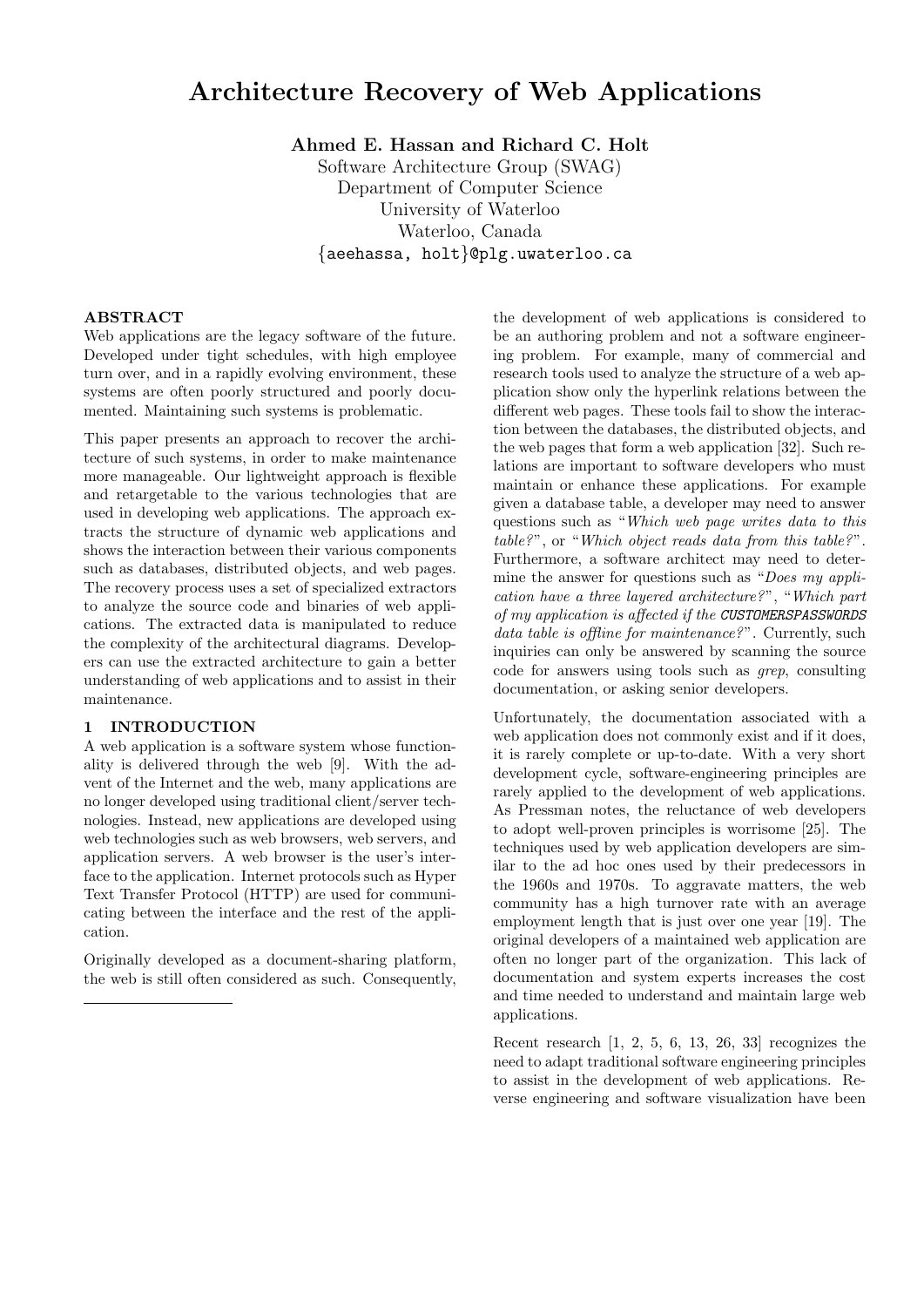proposed as techniques to improve the understanding of large traditional non-web applications [14]. These techniques have been used to study systems such as as the Linux Kernel (800 KLOC) [4], the Apache web server (80 KLOC) [12], and the Mozilla web browser (2.1 MLOC) [20].

In this paper, we describe an approach to assist developers in understanding their web applications. We describe a set of tools which parse and extract relations between the various components of a web application. The extracted components and relations are visualized using a specialized viewer. In this paper, we consider this visualization to characterize the software architecture of the system. It allows developers to perform impact analysis on the extracted relations between the components. The recovered architectures for a number of web applications were shown to maintenance engineers who reported that the produced diagrams are useful in assisting them in understanding the systems. In many cases, the engineers had produced similar diagrams by manually examining the source code of various components. In short, they would have used the tool, if it had been available to them.

### Paper Organization

The rest of this paper is organized as follows. Section 2 describes the interactions between the various components in a web application. Section 3 describes the types of information that are needed by developers to gain a better understanding of web applications. Section 4 presents a sample web application and its recovered architecture. Section 5 describes our architecture recovery approach for web applications. Section 6 delves deeper into the presented architecture recovery process and describes the schemas used to analyze the recovered architecture before visualizing it. Section 7 describes related work. Finally, Section 8 draws conclusions from this work.

# 2 COMPONENTS OF A WEB APPLICA-**TION**



Figure 1: Dataflow Between the Components of a Web Application

Web applications contain many components that are linked together to deliver the functionality of the application (see figure 1). These components are written in various programming languages and run on multiple machines distributed across the network. Each component is written in a language which is appropriate to implement its functionality. Scripting languages are used to assemble the different components, and databases are used by the components to store and share their data.

From our experience in studying and analyzing web applications, we observe that there is a recognizable set of components which comprise these system. We believe that this set is a useful basis for analyzing these applications. This set consists of web browsers (used by the clients), web servers, application servers and the following components:

- Static pages These contain only HTML code and executable code that runs on the web browser. They are served by the web server and do not need to be preprocessed by the application server.
- Active pages such as Active Server Pages and Java Server Pages. These pages contain a mixture of HTML tags and executable code. When an active page is requested, the application server preprocesses it and integrates data from various resources such as web objects or databases, to generate the final HTML web page sent to the browser. Table 1 shows two active pages: welcome1.asp and welcome2.asp which are equivalent to the static page welcome.html. All pages say "Welcome to  $CNN. COM$ " when displayed in the user's browser. The symbols  $\langle \mathcal{K} \rangle$  and  $\langle \mathcal{K} \rangle$  indicate to the application server that the text between them is control code which is to be executed and the output returned to requesting client. For example, in welcome2.asp the application server needs to locate the Server object and execute the getName() method, then Write the output to the file returned to the browser.

| <b>Static</b><br>Page<br>welcome.html                   | <b>Active Page</b><br>welcome1.asp | <b>Active Page</b><br>welcome2.asp                                                          |                                                                                     |
|---------------------------------------------------------|------------------------------------|---------------------------------------------------------------------------------------------|-------------------------------------------------------------------------------------|
| <br><th>th</th><br>CNN. COM<br>$\langle$ html $\rangle$ | th                                 | $<$ html $>$<br>Welcome to Welcome to<br>$\langle$ % Write("CNN.COM") %><br>$\langle$ html> | $\lambda$<br>Welcome to<br><% Write(Server.getName()) %<br>$\langle$ html $\rangle$ |

Table 1: Examples of Active Pages

Web objects These are pieces of compiled code which provide a service to the rest of the software system through a defined interface. They are supported by distributed technologies such as CORBA, EJB and DCOM. They are not objects in the sense of source code object-oriented programming objects such as those defined in C++ or Java.

Multimedia objects such as images, and videos.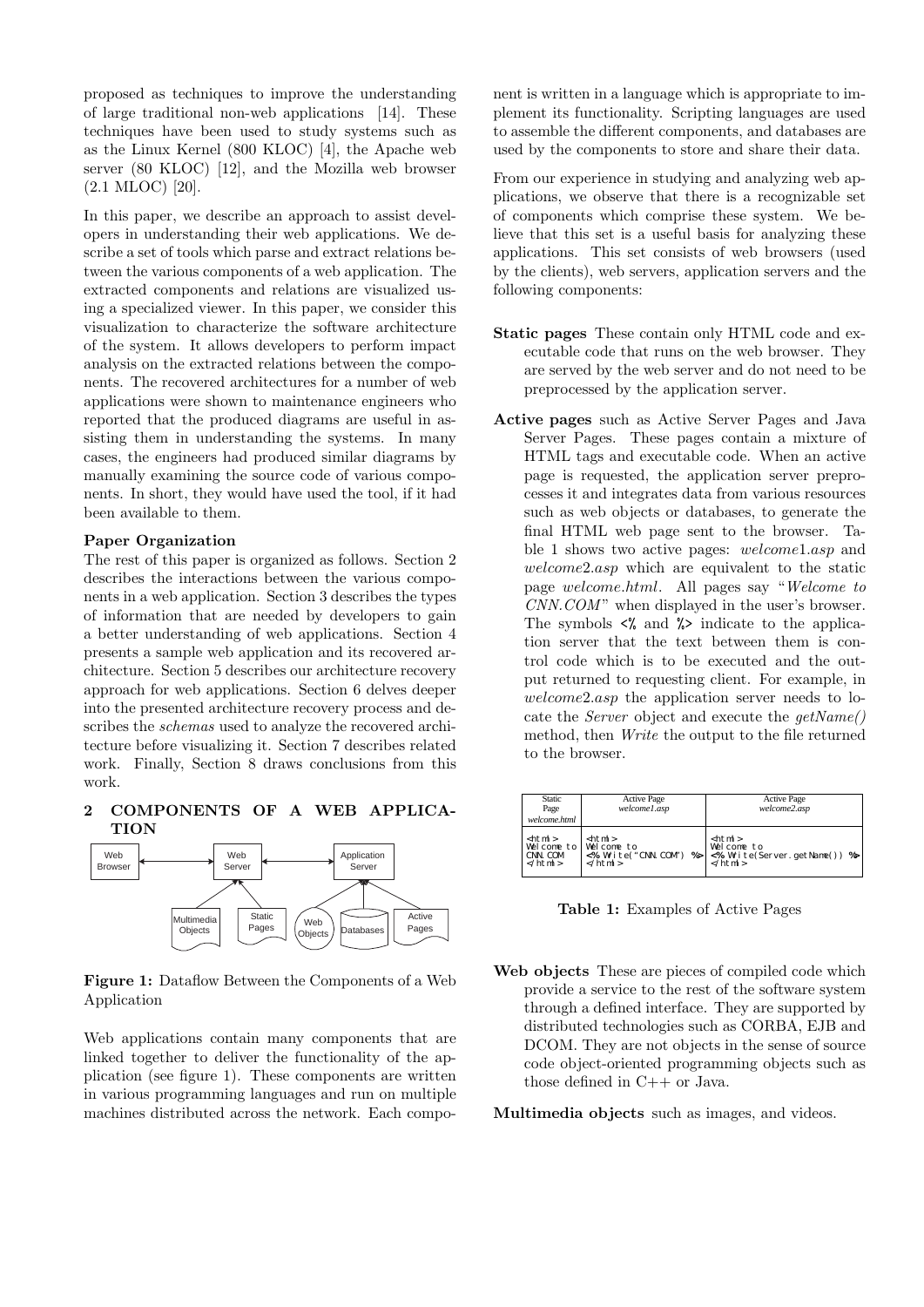### Databases These are used to store data that is shared among the various components.

Figure 1 shows the data flow between the various components of a web application. The user of the application employs the web browser to access the functionality of the web application. The user interacts with the browser by clicking on links and filling form fields. The browser in turn transmits the user's actions to the web server. Requests are sent using the HTTP protocol. Upon receiving the request, the web server determines if it can fulfill the request directly or if the application server must be invoked. The web server serves directly static HTML pages and multimedia content such as images, videos, or audio files; or it forwards the request to the application server. The application server processes active pages and returns the result to the web server as static HTML pages. The web server in turn returns the HTML page back to the requesting web browser, which displays it to the user.

# 3 VISUALIZATION NEEDS OF DEVELOP-**ERS**

Web Applications are large complex software systems that contain a rich structure with many interesting relations between their components. The choice of the appropriate relations and components is task dependent. For example, a developer modifying an object used by many active pages is interested in a different set of relations than a database administrator trying to track all the components using a specific database table. Unfortunately, the only relations shown by current web application visualization tools are the hyperlinks between the static pages in a web application. This limited visualization is not sufficient for a developer to understand the structure of the web application and the interactions between its various components.

Previous studies in program maintenance and understanding conducted on the development of traditional software systems [22, 27, 28, 29] assisted us in defining a set of useful relations and components to recover and display in generated diagrams. Studies have shown that developers use visualization tools to pinpoint locations of interest in the system's code (for example to locate all the files that use a database table); they delve into these locations of interest to improve their understanding using their code editors. In response, our recovered architecture diagrams do not show all the detailed relations and components, instead they show an overview of the system. For example, we do not show the internal structure of code inside the same file. We show the inter-file relations. Furthermore, we use techniques such as containment and information hiding to reduce the complexity of the visualized systems.

In a web applications each component has its own inter-

nal architecture or design. The web application developer is particularly concerned with the topology of the components: how they interact together and how they are glued together using the various web technologies. On the other hand, the web application developer is not usually interested in the internal architecture of the web server or the web browser, as they add complexity to the visualized system without contributing to the overall understanding of the system. The web server and the browser represent software infrastructure similar to the operating system and the windowing system, whose architectures are not shown when visualizing traditional software systems. The architecture diagrams for web applications should show the main components of a web application, such as web objects, database tables, multimedia objects that are glued together to implement large sophisticated web applications.

When developers search for a better understanding of a system, the four most common search targets used by developers are function definitions, uses of a function, variable definition, and all uses of a variable [28]. We adapted analogous relations for web applications, but at a higher level of abstraction. Instead of showing variables, functions and their interrelations, we show database tables, distributed objects, and their interrelations.

# AN EXAMPLE WEB APPLICATION

We have recovered the architecture of several large commercial and experimental web applications. These applications had over 200 distributed web objects and over 15 databases per application. Space restrictions do not allow us to present the architecture of such large systems, so we will illustrate our approach to architecture extraction in terms of a small example system, called Hopper News.



Figure 2: Main Page for Hopper News Web Application

Hopper News is the web site for a fictitious newspaper. It features sections for local, national, international news, sports, weather, and classified advertise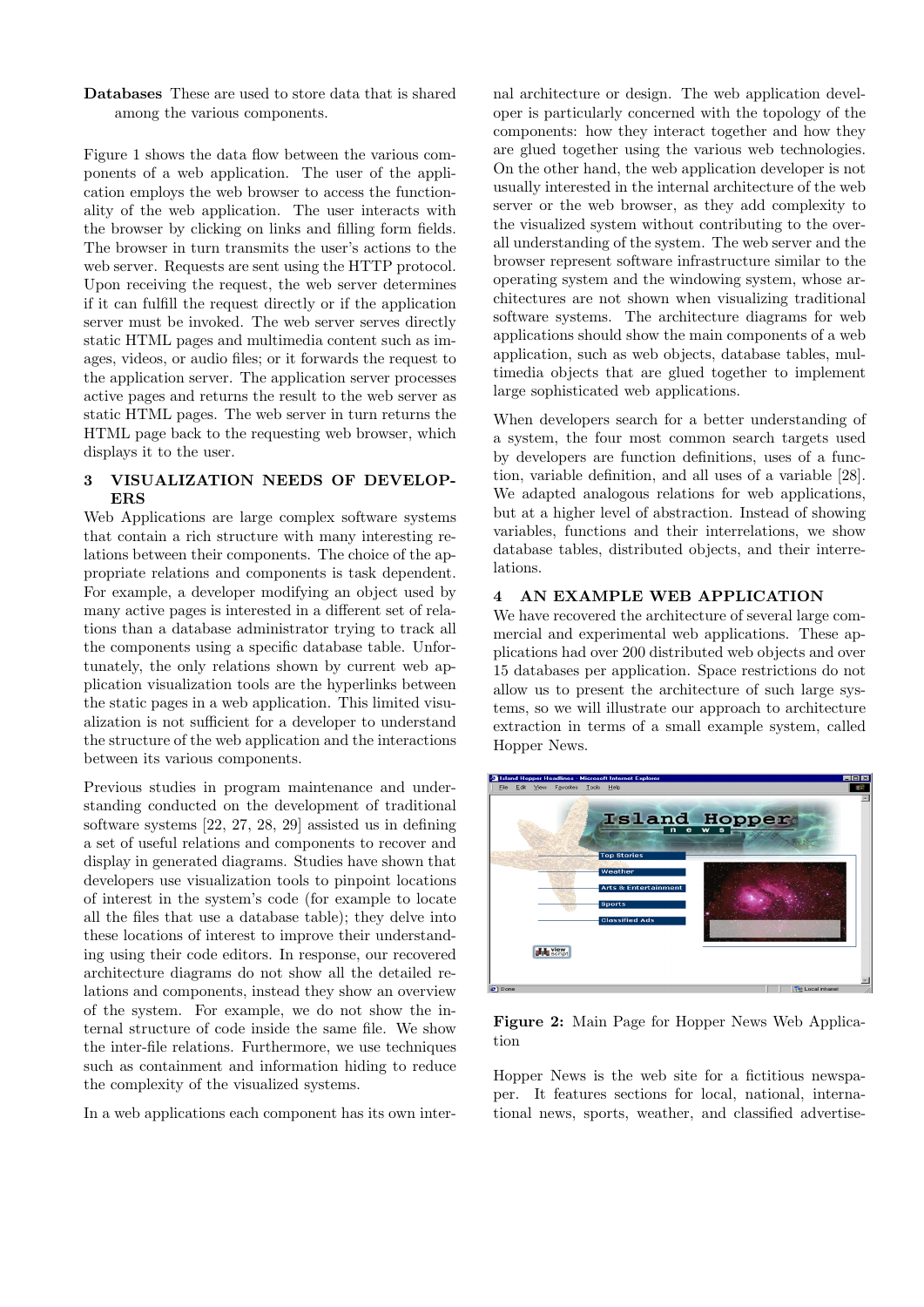ments. In this sample application, only the classified advertisement section is implemented. The rest of the links on the main web page, shown in Figure 2, are not functional. The only functional link is the lowest button in the page which links to the classified advertisement page, shown in Figure 3. The application is developed for the Microsoft Windows platform and contains components written in HTML, VBScript, VB, and C++. The application is developed by Microsoft to showcase building web application on the Windows platform.

| Edit View Favorites Tools Help<br>Eile                                                                                                            |    |
|---------------------------------------------------------------------------------------------------------------------------------------------------|----|
|                                                                                                                                                   | n. |
| Island Hopper<br>Classified Ads<br>$n \cdot e$                                                                                                    |    |
| Browse an Ad                                                                                                                                      |    |
| Find the best deals online! Narrow your search by selecting<br>categories. View updated ads, then email contacts by clicking on<br>their address. |    |
| Place An Ad                                                                                                                                       |    |
| To place an ad, you must first log in. If you do not already have<br>an account, dick on New User.                                                |    |
| <b>Email Address:</b>                                                                                                                             |    |
| Password:<br>go)                                                                                                                                  |    |
| <b>M</b> view                                                                                                                                     |    |
| - Arts & Entertainment<br><b>Classified Ads</b><br><b>Top Stories</b><br>Weather<br>Sports                                                        |    |
|                                                                                                                                                   |    |
| <b>Fet Local intranet</b><br>21 Done                                                                                                              |    |

Figure 3: Hopper News Classified Advertisement Web Page

The application supports two main functions: It permits a person to browse advertisements, and it permits registered users to place advertisements. To place an advertisement, the user must pay a fee.

### The Recovered Architecture for Hopper News

Using our approach, we recovered the architecture, as shown in figure 4. The architecture of Hopper News has the following layers:

- Layer 1 consists of the Presentation Logic. It provides the user interface to the two functions of the application: browsing and placing advertisements.
- Layer 2 consists of the Business Logic and Database. It encapsulates the business rules based on the entities in the application domain (such as Customer, Ad, and Product). For example, in figure 4 we see that the Place Ad subsystem does not interact with the Payment subsystem. The information about the cost of placing an advertisement is encapsulated in the Ad subsystem. Such information is considered to be a business rule. Also this layer provides persistent storage (Databases) for the business data.
- Layer 3 provides infrastructure to support the basic functions needed by the upper layers, such as access to the local file system, or string manipulation functions. As this web application is developed on the Microsoft Windows platform, the Infrastructure layer contains Microsoft Windows specific compo-

nents such as Active Server Pages Objects, Windows libraries and general utilities.

The architecture of Hopper News can be considered as a three-tiered architecture as follows:

Tier 1 is the Presentation Logic, which is the same as layer 1.

Tier 2 is the Business Logic, which is part of layer 2. Tier 3 is the Database, which is the rest of layer 2.

The parts of the Database tier are localized according to the Business Logic they support, so Figure 4 combines these two tiers into a single layer (layer 2).





Since the Infrastructure subsystems are used extensively by all other subsystems, arrows to these subsystems have been truncated to simplify the diagram.

The viewer enables developers to browse and analyze the architecture using interactive queries such as "What are the subsystems that use the Customer subsystem?".

The viewer shows the relations between the various components. When the cursor is positioned on a specific arrow, a detailed description of the relation is displayed. From our analysis of various web applications, we decide to use three colors to group the relations into three categories:

- Black arrows indicate a hyperlink dependency.
- Red arrows indicate a control dependency.
- Green arrows indicate a data dependency.

Color and icon shape are used to represent the various kinds of components. Blue folders represent subsystems, blue ovals represent web objects, grey pages represent active and static pages, blue boxes represent  $\text{DLLs}^1$ , and

<sup>&</sup>lt;sup>1</sup>A Dynamic Link Library (DLL) is a shared library on the Microsoft Windows operating system.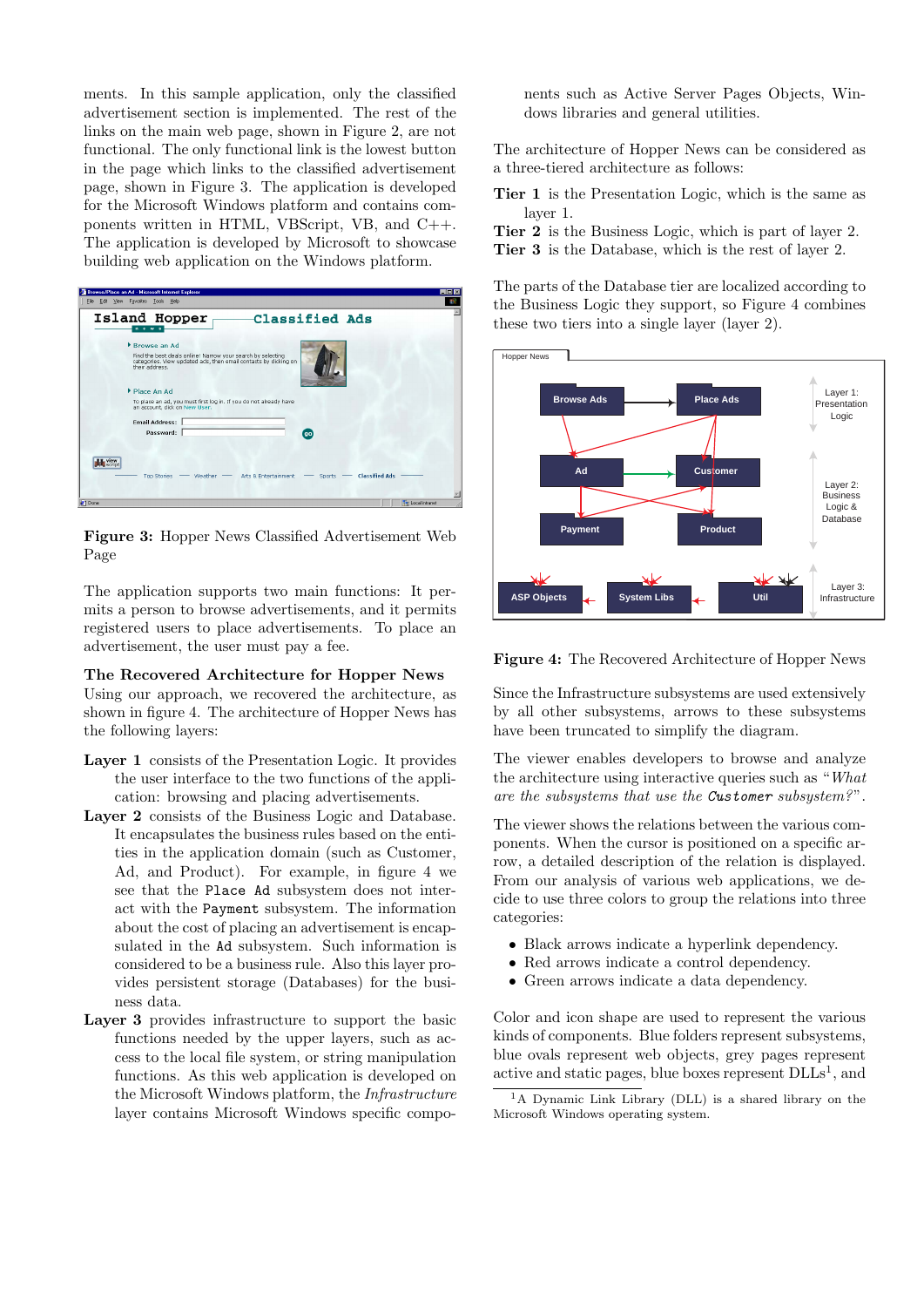green cylinders represent database tables.



Figure 5: Hopper News Customer Subsystem

The viewer permits us to delve into the structure of each subsystem. To do this we double-click on the subsystem of interest and the viewer opens a new diagram showing the internals of the subsystem.

Figure 5 shows the internal structure of the Customer subsystem. It shows the various database tables that are part of the Customer subsystem and shows their interaction with the DLLs that encode the business rules of the web application. The viewer also shows how the internal components of the Customer subsystem interact with the components that aren't part of it.

### 5 RECOVERING THE ARCHITECTURE OF WEB APPLICATIONS

To recover the architecture of web applications, we use a semi-automated approach. A set of tools/extractors examine the source code of the web application. The tools' output is combined with input from a system expert to produce architecture diagrams. This approach is an adaptation of a similar approach used by the Portable BookShelf (PBS) [10, 23, 24] environment to recover the architecture of traditional software systems. The PBS environment incorporates knowledge and techniques developed over the last decade in program understanding and architecture recovery.

Figure 6 shows the steps involved in creating the architecture diagrams shown in the previous section. First the components of the software system are processed using specialized extractors. The extractors generate facts about the components, relations and attributes of the software system. The facts could be detailed such as: function f uses variable a or at a higher level such as: file  $f1$  uses file  $f2$ . The level of detail of the extracted facts depends on the extractor and the level of



Figure 6: Our Architecture Recovery Approach

analysis to be performed on the recovered facts. For example, for architecture level analysis, facts at the function level aren't needed and can be lifted to the level of files or subsystems. The extracted facts are stored in TA format [15, 16]. Figure 8 illustrates how the extraction phase takes place for web applications. Each extractor generates facts that conform to a domain model (schema), as will be explained in the following section.



Figure 7: View of Facts Without Clustering

Once the facts have been produced, an immediate attempt to visualize them would lead to an architecture view which resembles figure 7. The figure shows a complicated graph of the relations between the different components of a software system. Each small dot represents an artifact of the software system (such as a source file, a database,  $etc.$  ), and each line between two dots indicates the existence of a relation (such as uses, or calls) between two of the artifacts. The developer cannot use the diagram to gain a better understanding of the software system because of the complexity of the diagram. Instead of showing all the extracted relations and artifacts in the same diagram, we decompose the artifacts of the software system into smaller meaningful subsystems. The clustering is initially performed by a tool that proposes decompositions based on heuristics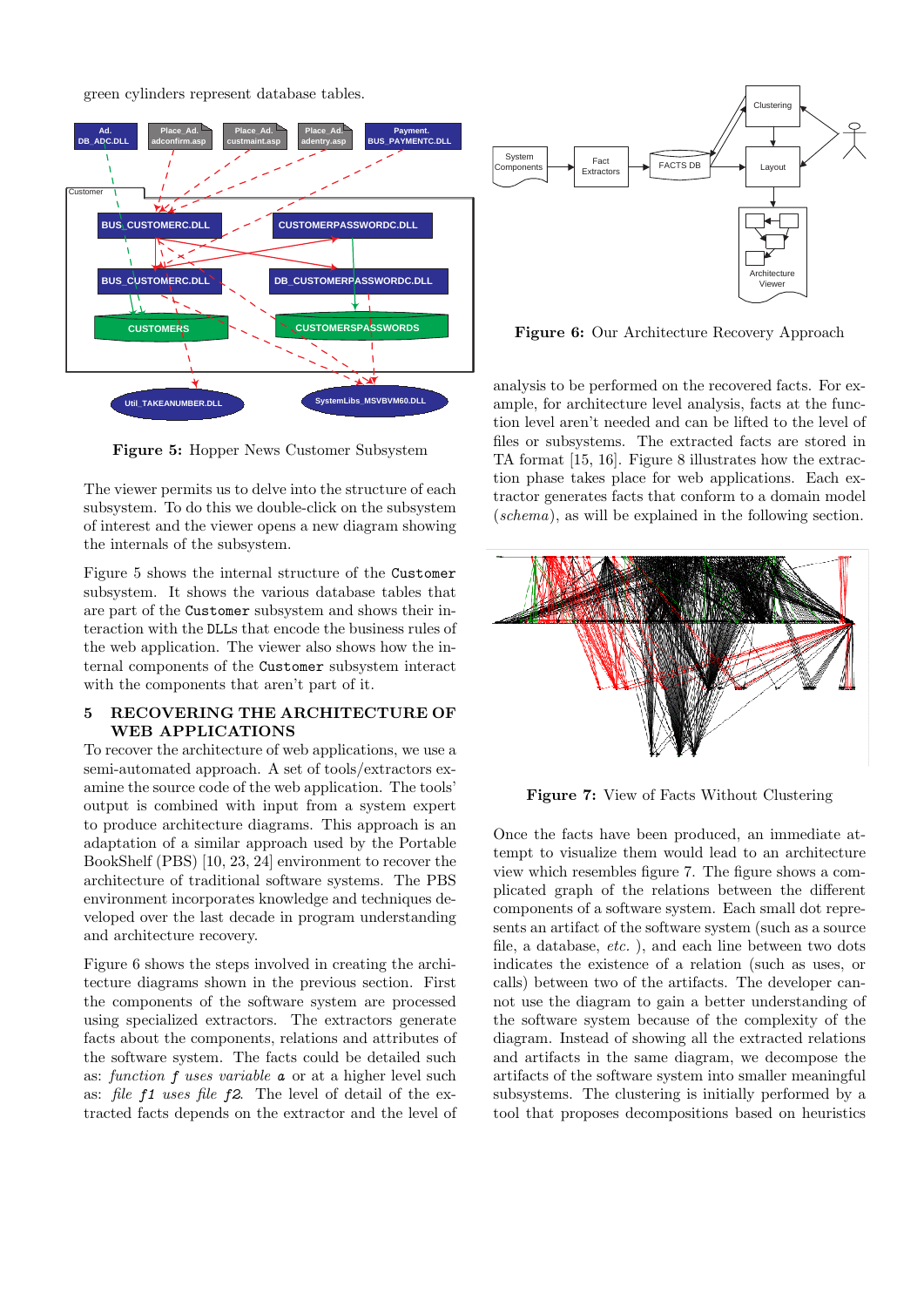such file naming conventions, development team structure, directory structure, or software metrics [34, 35, 3]. The developer later manually refines the automatically proposed clustering using their domain knowledge and available system documentation. The decomposition information along with the extracted facts is stored in TA format.

Finally, an automatic layout tool processes the stored facts to generate diagrams such as the one shown in figure 4. The layout tool attempts to minimize the line crossing in the generated architecture diagrams [30, 31]. The developer may manually modify the generated layout.

The aforementioned process combines tool support and human input to recover the architecture. Tool support dramatically reduces the recovery time of a large software system. Human interpretation is essential in organizing and clustering the large amount of extracted information to produce meaningful architecture diagrams.

### Extractors for Web Applications

Web applications are developed using a variety of languages and are composed of components for which the source code may not be available or an appropriate extractor may not exist. The properties of web applications present many challenges for traditional software architecture recovery approaches that typically depend on a single extractor[18]. To deal with web applications, we developed five types of extractors:

- HTML extractor
- Server Script extractor
- DB Access extractor
- Source Code extractor
- Binary Code extractor

Each extractor parses a component or a section within a component and generates the appropriate facts. Together these extractors generate facts from the entire web application. Figure 8 shows an overview of the various extractors and their input and the type of facts generated by them. Once all the facts are emitted, the clustering information is combined and all the data (facts and clustering) are processed to reduce their complexity.

The various extractors are invoked by a shell script which crawls the directory tree of the source code for the web application. The script determines the type of the component and invokes the corresponding extractor. For example, if the script determines that a file is a binary file, the Binary Code extractor is invoked. Each extractor stores its generated facts in a file with the same name as the input file and the name of the extractor as the suffix. Later, another script crawls the directories and consolidates all the generated facts files into a single file called THEFACTS. This file is combined

with the clustering information which decomposes the web application into a hierarchy of subsystems.



Figure 8: Conceptual Architecture of the Fact Extractors

To process the large code base written in several languages, we use these four extraction techniques: island extraction [17], robust extraction [8], heuristic extraction, and binary extraction.

### Island Extraction

In web applications a single source file may contain multiple sections written in different programming languages. Special tags are used in the file to indicate the different sections and the programming language used. For example, an active page may contain sections of HTML code, VBScript code, and JavaScript code. Furthermore, many application servers have their own proprietary language.

To parse each file and extract the relations, it seems that we would have to implement parsers/grammars for each language. Instead we choose to extract only the entities which we are interested in. By considering each processed file as an ocean of tokens, a set of extractor where developed using grammars for each island of interest. Each extractor processes the file and locates the subsections (islands) of interest in the file. Once these are located, the appropriate parse is performed to extract the information.

#### Robust Extraction

Some of the languages used to implement web applications are still in development and aren't well documented (for example, VBScript). Also many application servers provide extensions for the programming languages. As the language reference manuals did not provide a grammar for the language, we based our extractors on the code examples and any available documentation. Then, we extended the parsers to support robust parsing. Robust parsers are capable of identifying and tolerating minor syntax errors without causing the parse to fail. This technique enabled us to overcome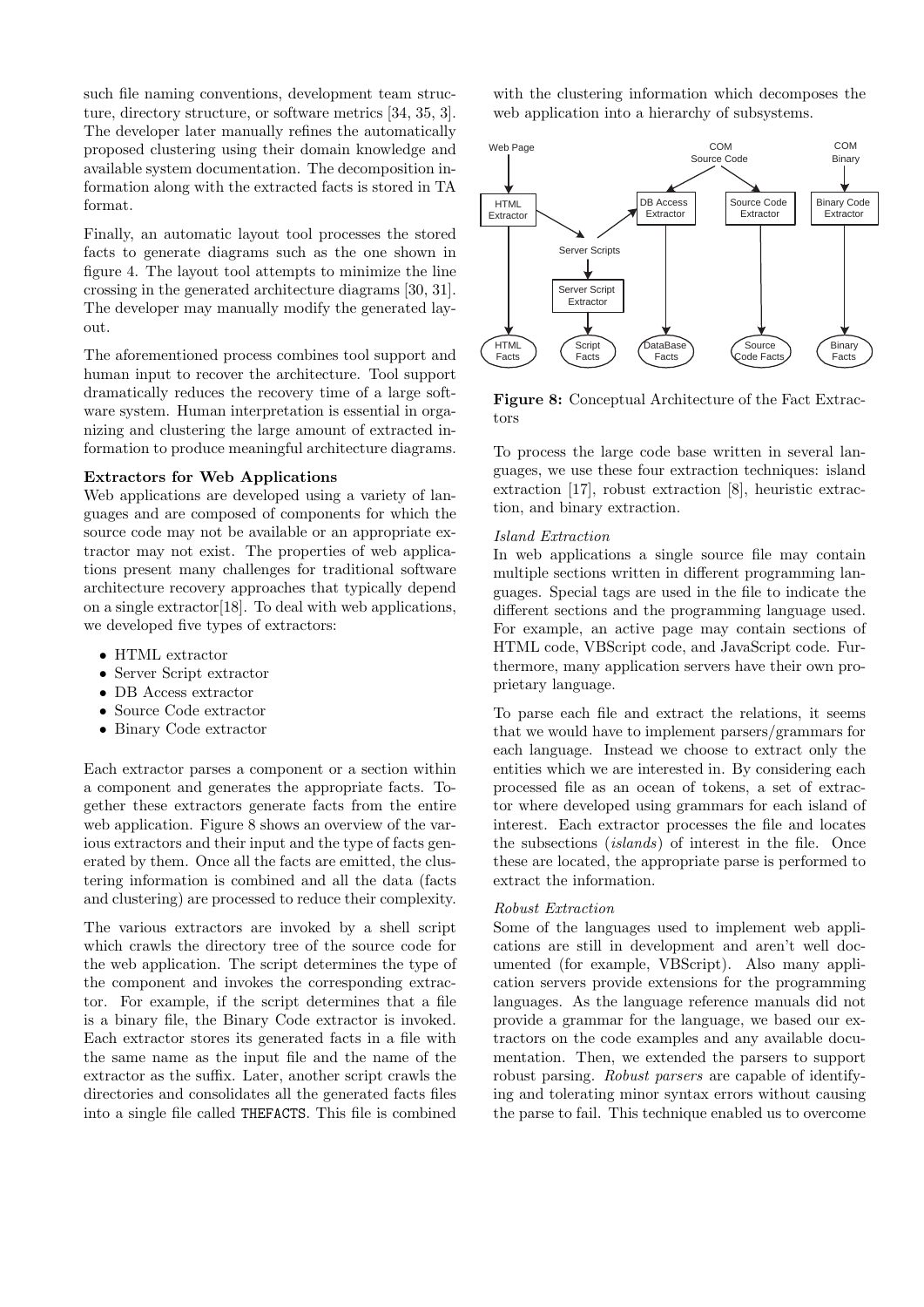many of the problems associated with parsing undocumented features in the studied languages and platformspecific extensions.

### Heuristic Extraction

The Database Access extractor uses regular expressions to locate accesses to data tables within source code statements. As shown in figure 8, this extractor takes as input a server script or the source code of a component.

The extractor searches for common database access functions and SQL keywords such as SELECT or INSERT. The extractor then uses heuristics to validate the matches. For example, once the extractor locates the keyword SELECT it searches for the keyword FROM and determines, based on the distance and the strings between both keywords, if a database table is being accessed or if the match is coincidental and no database table access has occurred. Because of the use of heuristics, the output of this extractor is reviewed manually to validate it. The Database Access extractor has been tuned to work well for the systems we studied. For other systems, we expect that the extractor won't perform as well. User intervention is possible to correct the extractor if it fails to recognize database accesses or if it mis-recognizes database accesses.

# Binary Code Extraction

The Binary Code extractor examines the binaries for compiled components. It extracts the function calls and the data from the symbols table stored in the binary. This extractor is used to analyze components when:

- We do not have access to the source code. The component may have been purchased as binary code or the source code of the components wasn't given to us for analysis due to its sensitive nature.
- We do not have a Source Code extractor. Many languages are used to develop web applications and we may not have a language extractor for each one.

# 6 SCHEMAS

As shown in the previous section, our recovery process depends on a set of extractors. Each extractor emits different type of data. For example, the Source Code extractor emits relations such as function calls, whereas the DB Access extractor emits relations such as database table updates. To generate architecture diagrams, we need to combine these types of data. We need to combine the output of all individual extractors to generate useful diagrams that show the intercomponent interactions. Furthermore, we need to be able to reduce the details of the extracted facts to improve the readability of the architecture diagrams. Yet we should not throw away the detailed facts as the user may need to get more details. An ad-hoc methods may be used to achieve this goal. But we need to be able to later incorporate other extractors in the process with

very minimal modifications. We use schemas to solve these problems.



Figure 9: Entity Level Schema for the VBScript Language

Each fact extractor produces facts which conform to a particular domain model or schema. A schema is essentially an entity-relational model. It consists of entities, relations between these entities and attributes attached to the entities and relations. For example, as shown in Figure 9 the schema for the VBScript language has entities such as Method, Procedure, and Object. It has relations such as UseVar, UseDBTable, and Call. Each entity has attributes such as "LineNumber" and "Filename". We do not show the attributes to make the diagrams easier to read.



Figure 10: Entity Level Schema for the JavaScript Language

Figure 10 shows the schema for the JavaScript language. Given the VBScript and the JavaScript schemas we can take their union to create a schema for facts for both VBScript and JavaScript. With this union schema, we are able to consolidate facts into a common fact base. This allows us to study the interaction between components written in different programming languages. Figure 11 shows a union schema for both VBScript and JavaScript. All the common entities of the JavaScript and the VBScript languages are present in the common schema. They are prefixed with VBS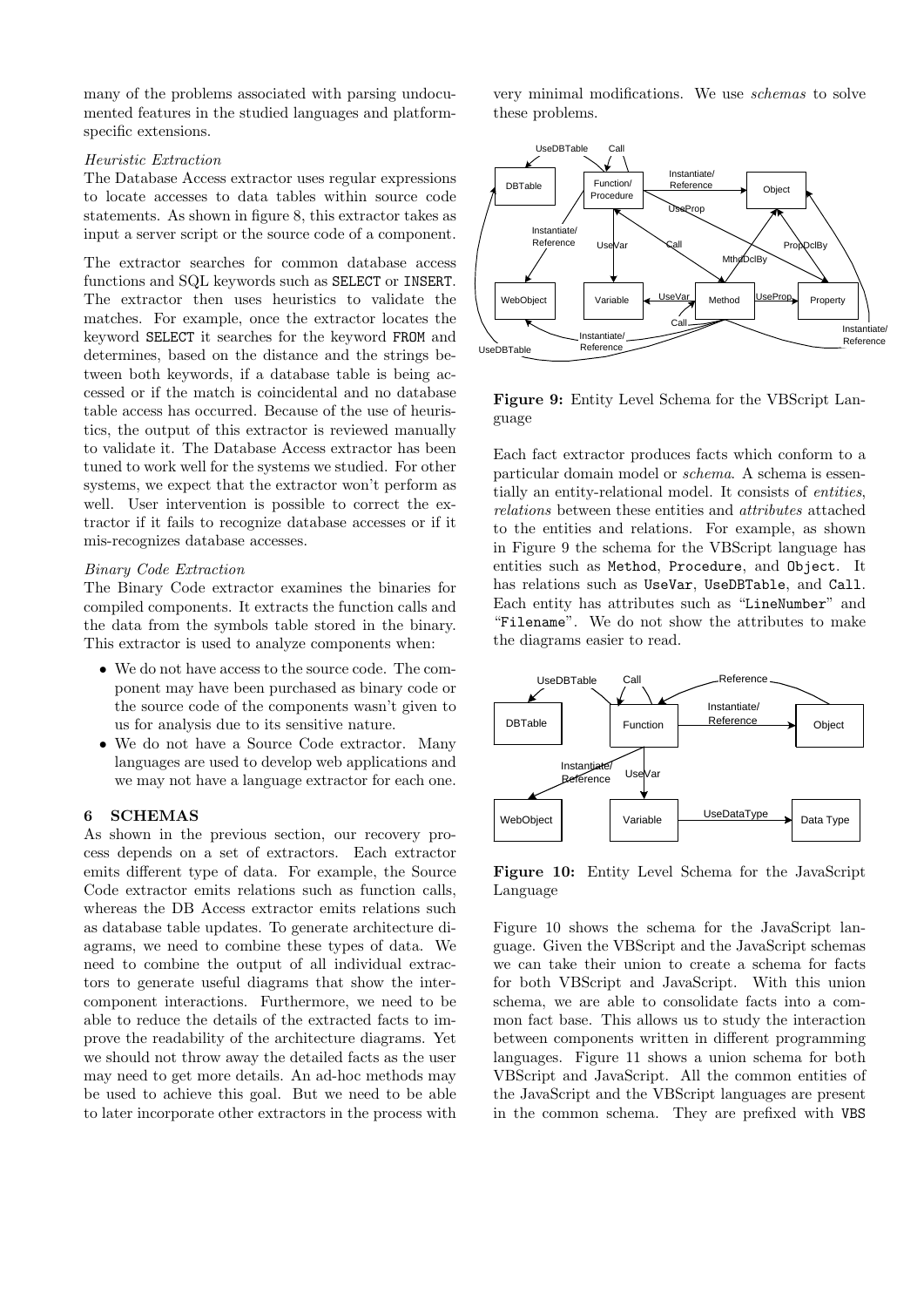for VBScript entities and JS for JavaScript entities. As can be seen in figure 11, the common schema uses inheritance relations to indicate the mapping between the union schema and the language specific schema. For example, a UserObject entity is a super class of VBScript Object and JavaScript Object.



Figure 11: A Union Entity Level Schema for VBScript and JavaScript

If we were to visualize the extracted facts for the entire web application at this level of detail, we would get very complicated diagrams — similar to figure 7. At this level of detail we are visualizing every entity in our code base. This includes entities that aren't accessible outside of a particular source file, such as local variables inside of a function. To reduce the clutter in the architecture diagrams, we perform another two steps of schema transformations. These schema transformations raise the level of abstraction from the source code level to the architecture level. Figure 12 shows the three layers of schemas used in our approach.



Figure 12: Layers of Schemas

The Entity-Level Schema (ELS) describes the permitted relations between the program entities such as functions, variables, objects, database tables and web objects. The ELS is language dependent, as previously indicated. Figure 9 and 10 are examples of an Entity-Level Schema (ELS). Figure 11 is a union of such schema.



Figure 13: Component Level Schema for Web Applications

The Component Level Schema (CLS) describes the relations between the components of a web application such as web pages, database tables, binary libraries and distributed objects. It raises the level of abstraction of the extracted facts from the internal structure of the components to the components themselves. Figure 13 shows the CLS, which contains the various components of a web application and their interrelations. As can be seen in the figure, a WebPage component can include other WebPages. The HTML code in a WebPage can reference another WebPage or a MultimediaObject such as a picture, a movie, or an audio file. Also code segments written in JavaScript or VBScript in a WebPage can use a variable, instantiate an object, or call a function defined in another WebPage. The code segments can also read, update, and insert data in database tables. The code segments can instantiate or reference a WebObject that may reside inside a DLL. A WebObject can in turn reference other WebObjects or it can access DBTables.



Figure 14: Architecture Level Schema for Web Applications

At the highest level of abstraction we have the Architecture-Level Schema (ALS) which describes the relations between the architecture elements which are subsystems and components, see figure 14. The ALS is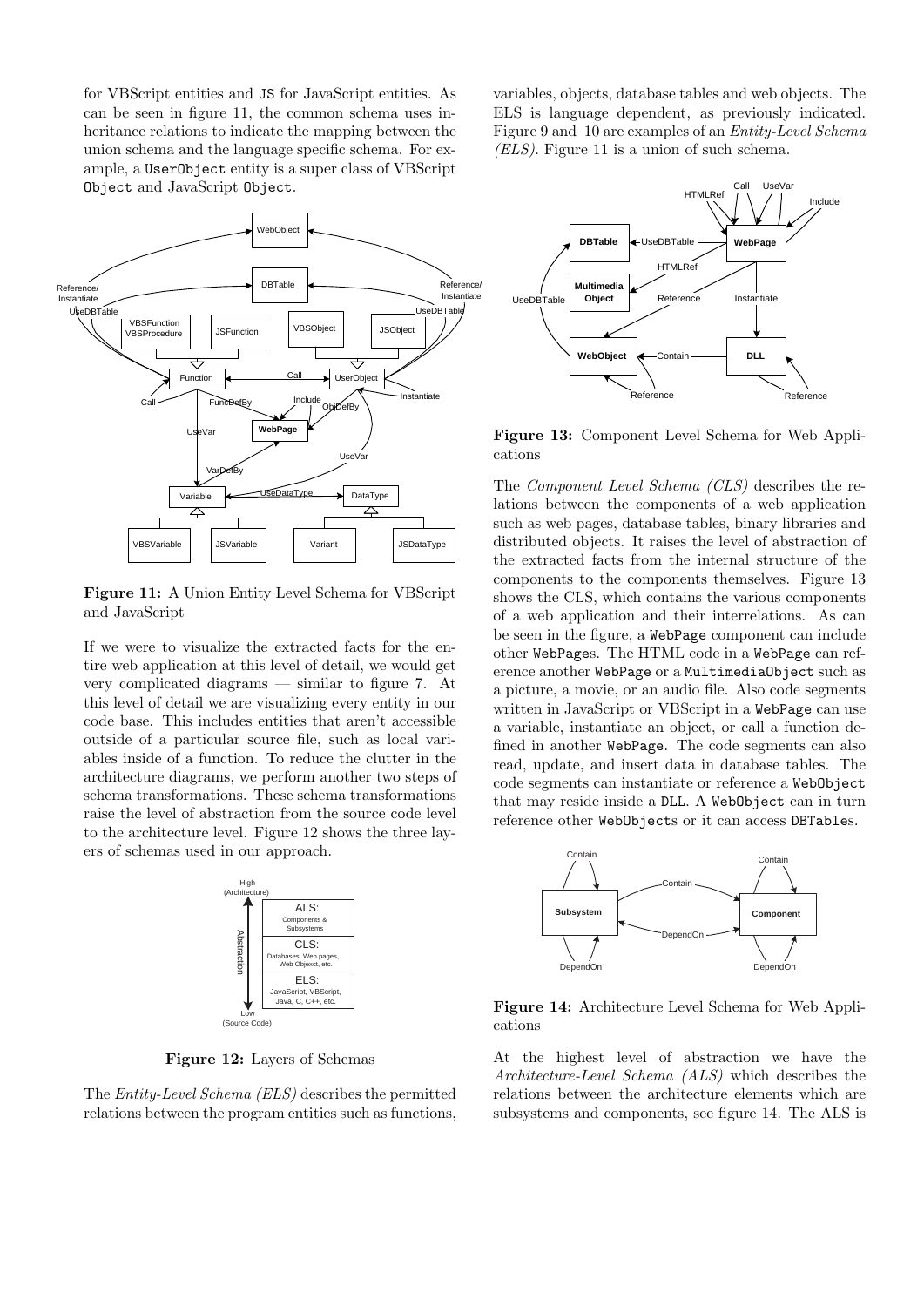independent of language (such as VBScript, JavaScript) and independent of technology (such as DCOM, EJB, or CORBA).

The different levels of schemas enable developers to study their software system at various levels of abstraction. Developers can perform a detailed analysis on the source code or a higher-level analysis on the architecture. They can *drill down* [7] to investigate architecture anomalies at the source code level such as unexpected subsystem interdependencies. Using roll up operations, developers can investigate the effects of source code changes on the overall architecture of the software system [21]. More generally, schemas provide a convenient conceptual framework that helps developers think about the structure of web applications and underlies the construction of tools that help developers explore and visualize this structure.

# 7 RELATED WORK

This section compares our approach to architecture recovery of web applications to related research that addresses web applications. In particular, we address work on the evolution, the architecture recovery and the modeling of web applications.

# Web Applications: Evolution

Brereton et al. point out that HTML's nested tags are analogous to the block structure of third generation programming languages and that links between pages are analogous to GOTO statement [5]. They demonstrate a tool that can track the evolution of pages in a web site. The tool is based on a modified network crawler that visits the web site multiple times over a span of a year and reports the change in the contents of the web pages. Ricca and Tonella developed a similar tool [26].

Both tools are suited toward static web sites which do not have active pages, web object, or databases. Their crawler won't recognize that many apparent changes in the web site may be due to active pages and not to the actual modification of the content of the web page. For example, the tool would indicate that the homepage of a site like CNN.COM changes continuously, but in fact the source of the home page rarely changes. It is an active page, which contains executable code that retrieves updated information from a database, at the time the page is accessed.

The approach suggested by Rica, Tonella, and Brereton puts more emphasis on the user's experience. It attempts to track the changes that are sensed by the user of the application. These changes may not be mirrored in the source code of the web application. Also, changes in the source code may not affect the pages viewed by the user. For example, in an early version of an email service web application, the page displaying the user's inbox may retrieve all the email messages from a flat file. In a later version, the email messages may be stored in an SQL database. When accessing the page, the user won't notice the change. Clearly, the architecture of the web application has changed. Our approach analyzes the source of the components of a web application. Using this approach, we can study more sophisticated dynamic web applications. Stated differently, We use a white box reverse engineering approach and they use a black box approach.

### Web Applications: Architecture Recovery

The related work discussed thus far is based on tools such as parsers and crawlers. In contrast, Antoniol et al. suggest a non-automated technique to recover the architecture [1]. The technique is founded on the Relation Management Methodology (RMM), which in turn is based on the Entity Relationship model. Using RMM, the application domain is described in terms of entity types, attributes and relationships. For example, an exam booking web application would have entities such as students, and courses; and relations such as "takes", and "provides".

RMM is best suited for static web applications whereas our approach can be used to recover the structure of dynamic web applications. The RMM recovered architecture is a high level view of the main entities in the domain and the relations between them. Our approach extracts the implementation view of the system. The high level view of a system tends to remain stable across different releases compared to the implementation architecture which changes as new technologies are deployed, a common occurrence in the fast moving web application domain. For example, an RMM recovered architecture would not changed if the courses and the students are now stored in a database instead of a flat file.

# Web Applications: Modeling

To aid developers in their analysis, researchers have proposed various methods to model web applications. Each method emphasizes an aspect or a set of interesting relations that the developers can model. Ceri et al. present the Web Modeling Language (WebML) [6]. WebML provides a high level conceptual description of a web application. The language is geared towards databasedriven applications. WebML is more suited for the high level specification of web application than for modeling the actual implementation because it lacks the concepts needed to model control flow. For example, relations between the objects and the call graph cannot be expressed using WebML's constructs.

Conallen's work on extending UML [11] to model web applications is the most similar to our work [9]. Conallen presents the Web Application Extension (WAE) for UML. Web pages are modelled as UML com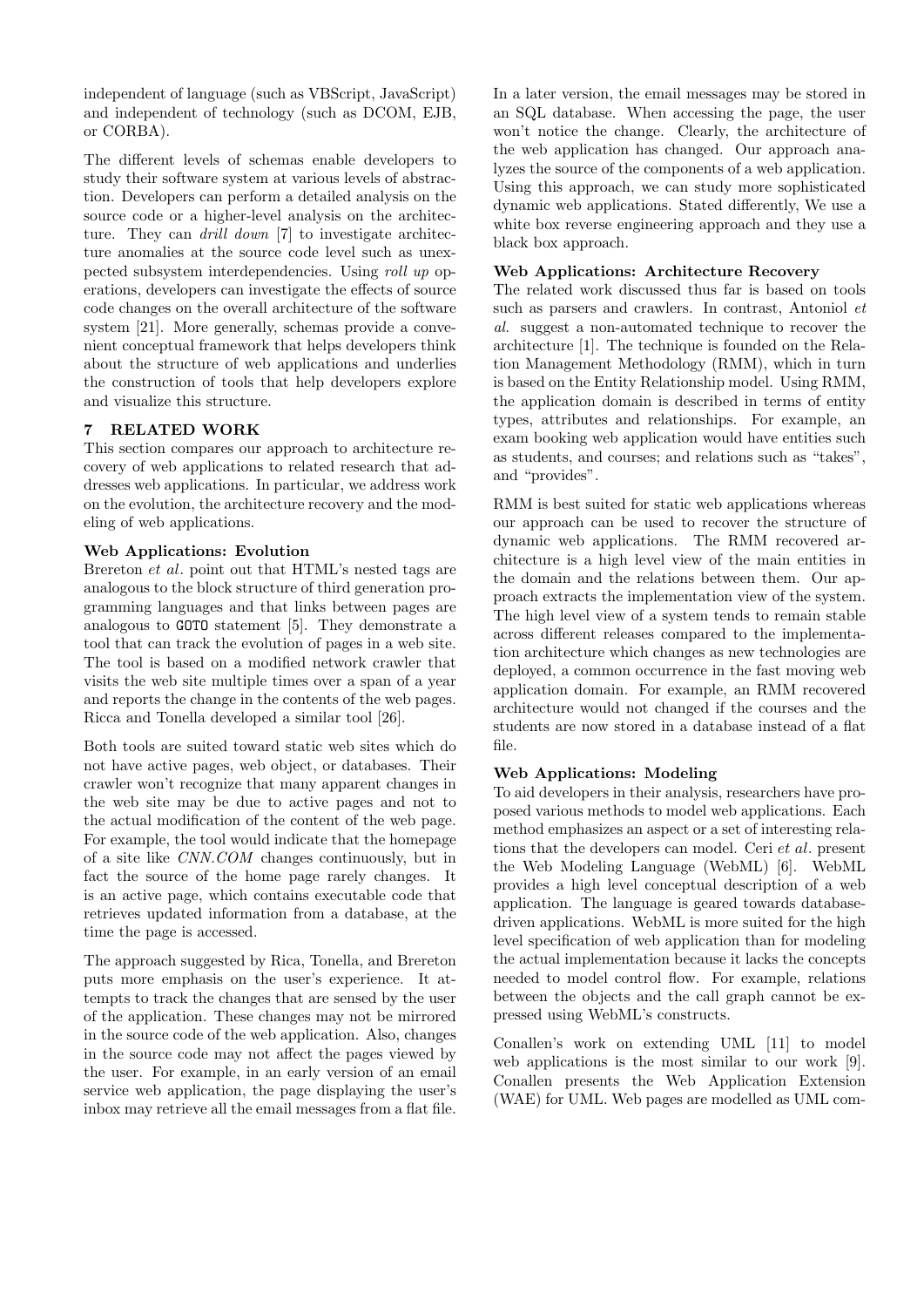ponents. Every web page is modelled using two different aspects:

- 1. The server side aspect where he shows the page's interaction with other pages, the business logic objects, the databases and the server provided resources.
- 2. The client side aspect where he shows the page's interaction with the browser's built-in objects and Java applets. This aspect is more concerned with the page's layout and presentation.

By contrast our approach focuses mainly on the server side aspect of modeling web applications. Conallen has demonstrated the generation of skeleton code for a web application based on a UML specification of the application. His work can be thought of as the forward engineering of web applications where our research is concerned with assisting developers who did not specify their web application using UML but need to understand them. We could convert our diagrams into UML compliant diagrams using a schema transformation. Current UML tools do not provide the features available in our specialized viewer, such as querying and hierarchal navigation.

# 8 CONCLUSION

In the work we have done, we concentrated on the extraction of web applications developed on the Microsoft Windows platform. While we do not foresee problems with extractions for applications developed on other platforms, we recommend that further research be done to generalize and improve our approach. Also detailed empirical studies are needed to verify the benefits of our tools for web developers.

We presented an approach to recover the architecture of web applications. The approach uses a set of specialized parsers/extractors which analyze the source code and binaries of web applications. We described the schemas used to produced useful architecture diagrams from highly detailed extracted facts. The recovered architecture is shown as simple box and arrow diagrams. This visualization helps developers of web application understand the structure of their application, helping them to rapidly update it to handle new requirements.

The need for tools to assist developers of web application is clear and justifiable. Web applications are tomorrow's legacy software. With a short release cycle, a "no-documentation" culture and high employment attrition rates, web development companies face severe challenges to stay competitive in a highly volatile market.

### ACKNOWLEDGEMENTS

To validate our approach, we used web applications

provided by Microsoft Inc. and Sun Microsystems of Canada Inc. In particular, we would like to thank Wai-Ming Wong from Sun for his assistance in our analysis of the web applications.

### REFERENCES

- [1] G. Antoniol, G. Canfora, G. Casazza, and A. D. Lucia. Web Site Reenginnering using RMM. In Proceedings of euroREF: 7th Reengineering Forum, Zurich, Switzerland, Mar. 2000.
- [2] C. Boldyreff. Web Evolution: Theory and Practice, 2000. Available online at <http://www.dur.ac.uk/cornelia. boldyreff/lect-1.ppt>
- [3] I. T. Bowman. Architecture Recovery for Object Oriented Systems. Master's thesis, University of Waterloo, 1999.
- [4] I. T. Bowman, R. C. Holt, and N. V. Brewster. Linux as a Case Study: Its Extracted Software Architecture. In IEEE 21st International Conference on Software Engineering, Los Angeles, USA, May 1999.
- [5] P. Brereton, D. Budgen, and G. Hamilton. Hypertext: The Next Maintenance Mountain. Computer, 31(12):49–55, Dec. 1998.
- [6] S. Ceri, P. Fraternali, and A. Bongio. Web Modeling Language (WebML): a modeling language for designing Web sites . In The Ninth International World Wide Web Conference (WWW9), Amsterdam, Netherlands, May 2000. Available online at <http://www9.org/w9cdrom/177/177.html>
- [7] S. Chaudhuri and U. Dayal. An Overview of Data Warehousing and OLAP Technology. ACM SIG-MOD Record, 26(1), Mar. 1997.
- [8] G. Clarke and D. T. Barnard. Error Handling in a Parallel LR Substring Parser. Computer Languages, 19(4):247–259, 1993.
- [9] J. Conallen. Building Web Applications with UML. object technology. Addison-Wesley Longman, Reading, Massachusetts, USA, first edition, Dec. 1999.
- [10] P. J. Finnigan, R. C. Holt, I. Kalas, S. Kerr, K. Kontogiannis, H. A. Müller, J. Mylopoulos, S. G. Perelgut, M. Stanley, and K. Wong. The software bookshelf. IBM Systems Journal, 36(4):564–593, 1997. Available online at <http://www.almaden.ibm.com/journal/sj/ 364/finnigan.html>